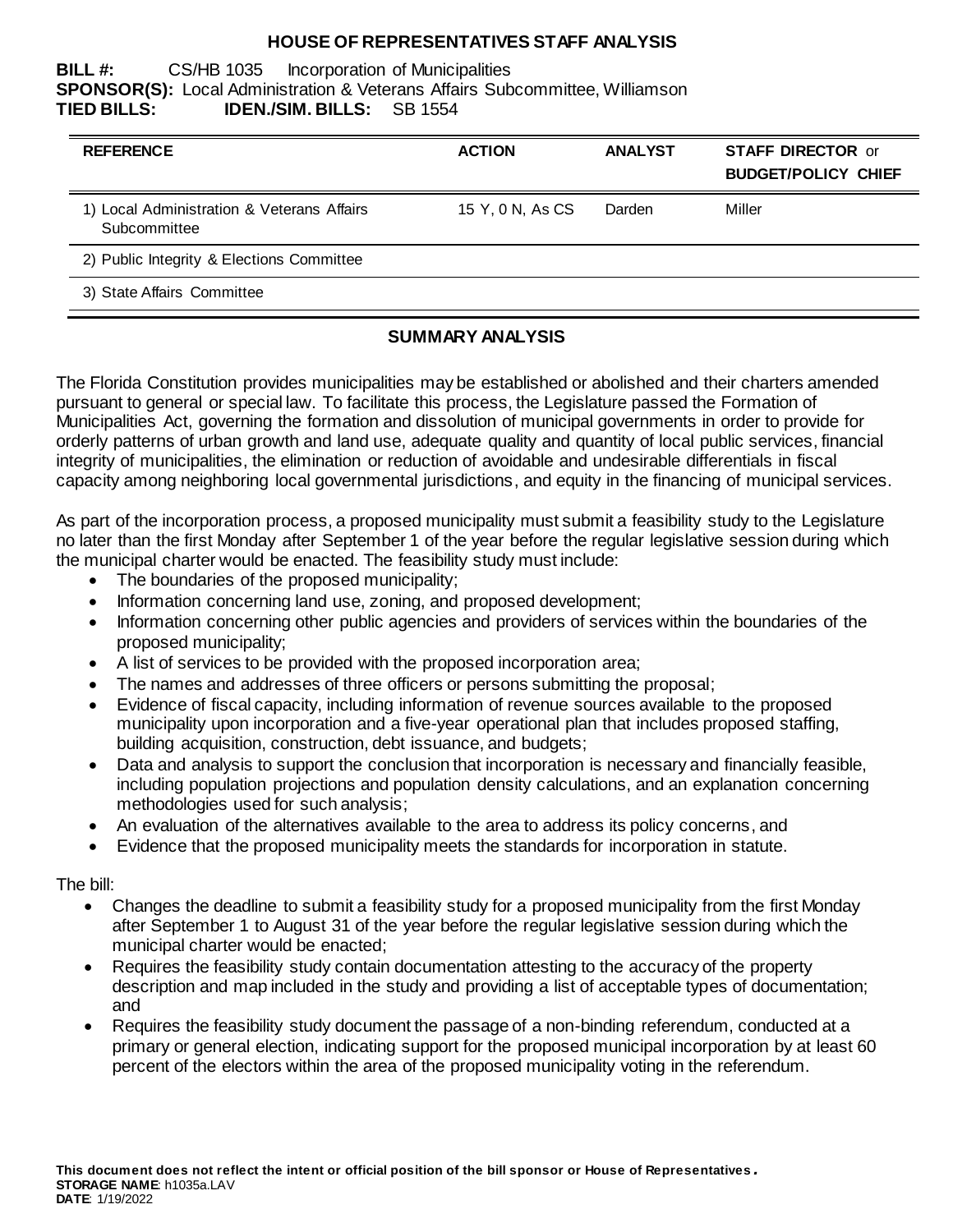### **FULL ANALYSIS**

## **I. SUBSTANTIVE ANALYSIS**

### A. EFFECT OF PROPOSED CHANGES:

### **Background**

#### Municipal Incorporation

### *Constitutional Provisions*

Municipalities may be established or abolished and their charters amended pursuant to general or special law.<sup>1</sup> Municipalities are granted all governmental, corporate, and proprietary powers necessary to conduct municipal government, perform municipal functions, and render municipal services. Additionally, municipalities are authorized to exercise any power for municipal purposes except when expressly prohibited by general or special law.<sup>2</sup> The power to tax is granted only by general law.<sup>3</sup> The legislative body of a municipal government must be elected.<sup>4</sup>

### *Municipal Home Rule Powers Act*

The Municipal Home Rule Powers Act structures the use of the constitutional powers authorized for municipalities.<sup>5</sup> A special law forming a municipality or a municipal charter may not be amended without a referendum of the affected voters if the change impacts:

- The exercise of extraterritorial powers;
- An area that includes lands within and without a municipality;
- The creation or existence of a municipality;
- The terms of elected officers and their manner of election, except for the selection of election dates and qualifying periods for candidates and for changes in terms necessitated by change in election dates;
- The distribution of powers among elected officers;
- Matters prescribed by charter relating to appointive boards;
- Any change in form of government; or
- Any rights of municipal employees. $6$

## *Formation of Municipalities Act*

The Formation of Municipalities Act (Formation Act) governs the formation and dissolution of municipal governments.<sup>7</sup> The stated purpose of the Formation Act is to provide standards, direction, and procedures for the incorporation, merger, and dissolution of municipalities so as to achieve:

- Orderly patterns of urban growth and land use;
- Adequate quality and quantity of local public services;
- Financial integrity of municipalities;
- The elimination or reduction of avoidable and undesirable differentials in fiscal capacity among neighboring local governmental jurisdictions; and
- Equity in the financing of municipal services.<sup>8</sup>

Under the Formation Act, a municipal government may be established where no such government exists only if the Legislature adopts the municipal charter by special act after determining the

l

<sup>7</sup> Ch. 165, F.S.

<sup>&</sup>lt;sup>1</sup> Art. VIII, s. 2(a), Fla. Const. A municipality is a local government entity, located within a county that is created to perform additional functions and provide additional services for the particular benefit of the population within the municipality. The term "municipality" can be used interchangeably with the terms "city," "town," and "village."

<sup>2</sup> Art. VIII, s. 2(b), Fla. Const.

 $3$  Art. VII, s.  $9(a)$ , Fla. Const.

<sup>4</sup> Art. VIII, s. 2(b), Fla. Const.

<sup>5</sup> Ch. 166, F.S.

<sup>6</sup> S. 166.021(4), F.S. The charter of a municipality may be amended by a referendum called pursuant to s. 166.031, F.S.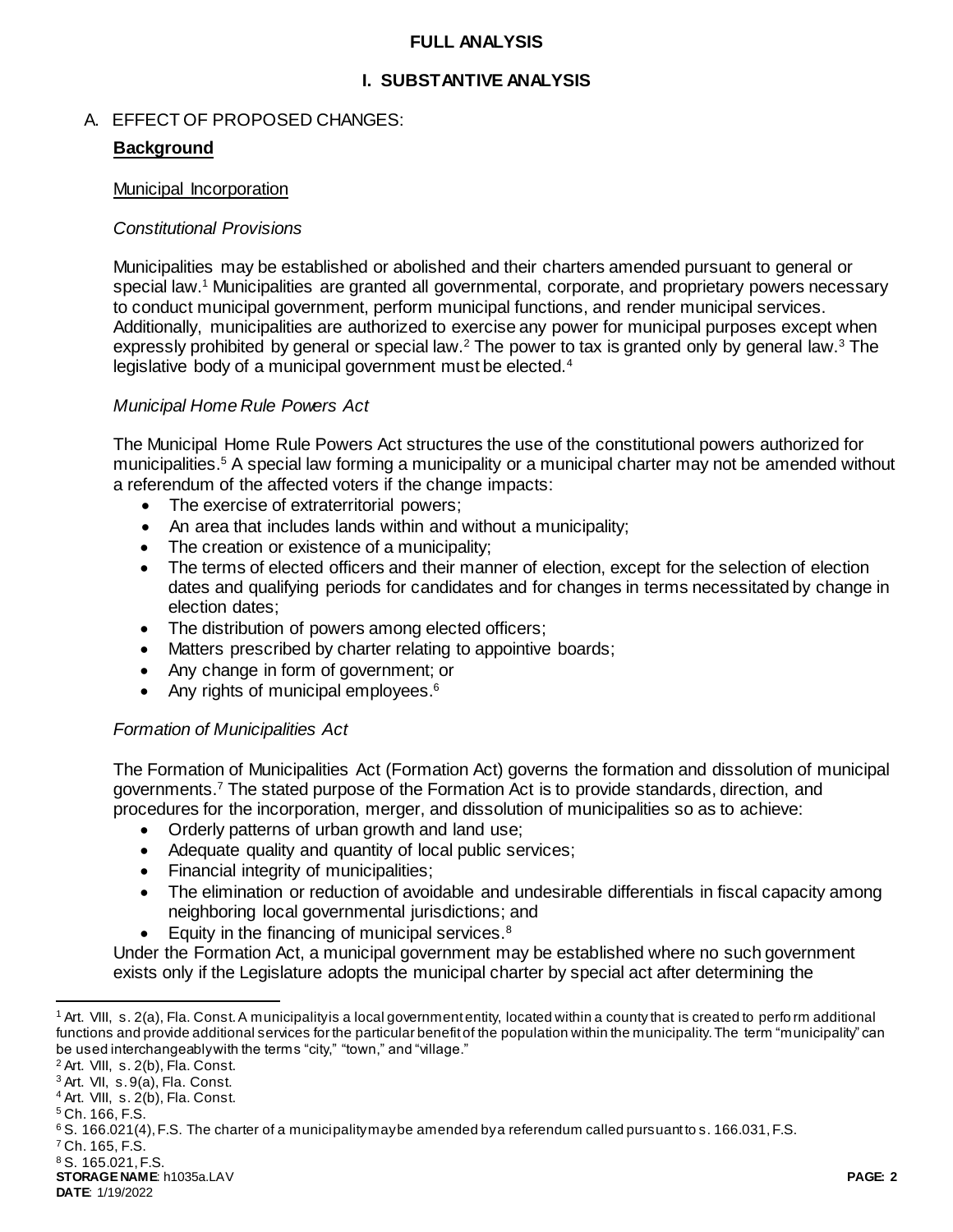appropriate standards have been met.<sup>9</sup> With certain exceptions, the Legislature has chosen to create the charter for a new municipality only by special act.<sup>10</sup>

### Requirements for Municipal Incorporation

### *Standards for Incorporation*

The area proposed for incorporation must meet the following conditions in order to be eligible for incorporation:<sup>11</sup>

- Be compact, contiguous, and amenable to separate municipal government.
- Have a total population, as determined in the latest official state census, special census, or estimate of population, of at least 1,500 persons in counties with a population of 75,000 or less, and of at least 5,000 persons in counties with a population of more than 75,000.
- Have an average population density of at least 1.5 persons per acre or have extraordinary conditions requiring the establishment of a municipal corporation with less existing density.
- Have a minimum distance of at least two miles from the boundaries of any existing municipality within the county or have an extraordinary natural boundary that requires separate municipal governments.
- Have a proposed municipal charter that prescribes the form of government and clearly defines the responsibility for legislative and executive functions, and does not prohibit the legislative body from exercising its power to levy any tax authorized by the Florida Constitution or general law.
- Have a plan for incorporation that honors existing contracts for solid waste collection services in the affected areas for the shorter of five years or the remainder of the contract term.<sup>12</sup>

### *Special Act*

Special acts for municipal incorporation are initiated as local bills. A local bill is legislation relating to (or designed to operate only in) a specifically indicated part of the state or purporting to operate within a classified territory when such classification is not permissible or legal in a general bill.<sup>13</sup> To incorporate a municipality, the special act must include a proposed municipal charter prescribing the form of government and clearly defining the legislative and executive functions of city government. The special act may not prohibit or limit tax levies otherwise authorized by law.<sup>14</sup> A bill proposing creation of a municipality is reviewed based on the statutory standards for municipal incorporation.<sup>15</sup>

Because municipal incorporation creates a new local government within an area, the Legislature has made such special acts subject to approval by a referendum of the affected voters. 16

#### *Feasibility Study*

A feasibility study and a local bill proposing the municipal government charter must be submitted to the Legislature for consideration of incorporation. The feasibility study is a detailed report about the proposed area to be incorporated. The purpose of the study is to inform the Legislature as to whether

 $\overline{a}$ 

<sup>&</sup>lt;sup>9</sup> S. 165.022, F.S. An exception to this principle is the home rule authority of Miami-Dade County, where the board of county commissioners has been granted the exclusive power to create municipalities within that county through the Florida Constitution. *See* s. 165.022, F.S., and art. VIII, s. 6(e), Fla. Const. Adopted in 1957, the Miami-Dade County Home Rule Charter provides for the creation of new municipalities at art. 6, s. 6.05.

<sup>10</sup> S. 165.041(1)(a), F.S. Municipalities in Miami-Dade County are created only by the Miami-Dade County Commission. *See* art. VIII, s. 6(e), Fla. Const., incorporating art. VIII, s. 11, Fla. Const. (1885, as amended); s. 165.22, F.S. (conversion of certain independent special districts to a municipality is by petition and referendum of the district electors). *See* s. 165.0615, F.S.  $11$  S. 165.061(1), F.S.

<sup>12</sup> *See* art. I, s. 10, Fla. Const.

<sup>13</sup> *State ex rel. Landis v. Harris*, 163 So. 237, 240 (Fla. 1934).

<sup>14</sup> S. 165.061(1)(e)2., F.S.

<sup>15</sup> S. 165.061, F.S.

**STORAGE NAME**: h1035a.LAV **PAGE: 3** <sup>16</sup> *See, e.g.,* ch. 2014-249, Laws of Fla. (authorizing referendum to create the Village of Estero), ch, 2015-182, Laws of Fla. (authorizing referendum to create the City of Panacea), ch. 2017-195, Laws of Fla. (authorizing referendum to create the Village of Indiantown), and ch. 2018-166, Laws of Fla. (authorizing referendum to create the Town of Hobe Sound).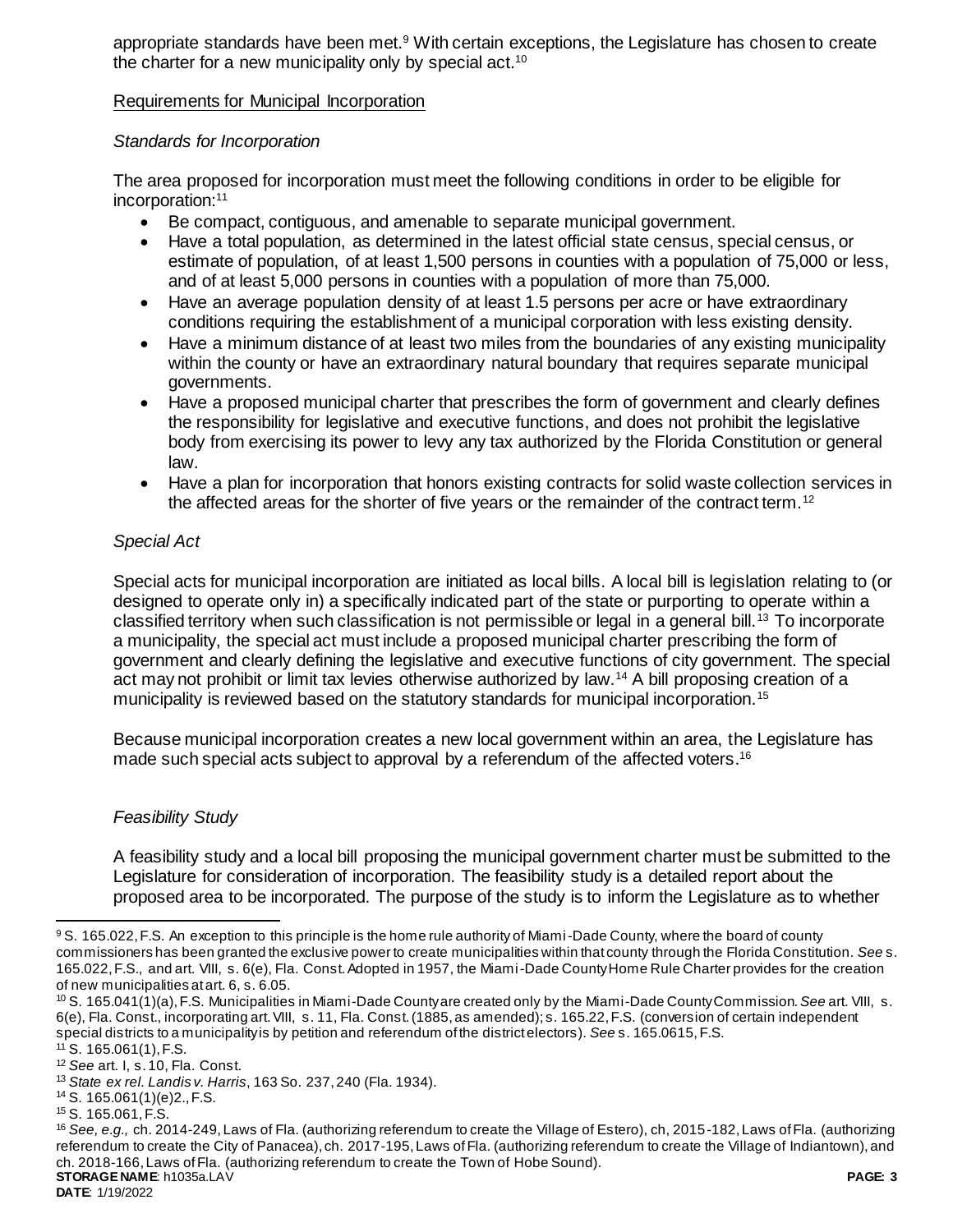the area meets the statutory requirements for incorporation and if incorporation is financially feasible. The feasibility study must be completed and submitted to the Legislature no later than the first Monday after September 1 of the year before the regular legislative session during which the municipal charter would be enacted.<sup>17</sup>

In 1999, the Legislature adopted detailed requirements for the preparation of the required feasibility study for any area requesting incorporation.<sup>18</sup> Specifically, the study must include:

- The general location of territory subject to a boundary change and a map of the area that identifies the proposed change.
- The major reasons for proposing the boundary change.
- The following characteristics of the area:
	- $\circ$  A list of the current land use designations applied to the subject area in the county comprehensive plan.
	- $\circ$  A list of the current county zoning designations applied to the subject area.
	- o A general statement of present land use characteristics of the area.
	- o A description of development being proposed for the territory, if any, and a statement of when actual development is expected to begin, if known.
- A list of all public agencies, such as local governments, school districts, and special districts, whose current boundaries fall within the boundary of the territory proposed for the change or reorganization.
- A list of current services being provided within the proposed incorporation area, including, but not limited to, water, sewer, solid waste, transportation, public works, law enforcement, fire and rescue, zoning, street lighting, parks and recreation, and library and cultural facilities, and the estimated costs for each current service.
- A list of proposed services to be provided within the proposed incorporation area, and the estimated cost of such proposed services.
- The names and addresses of three officers or persons submitting the proposal.
- Evidence of fiscal capacity and an organizational plan that, at a minimum, includes:
	- $\circ$  Existing tax bases, including ad valorem taxable value, utility taxes, sales and use taxes, franchise taxes, license and permit fees, charges for services, fines and forfeitures, and other revenue sources, as appropriate.
	- $\circ$  A five-year operational plan that, at a minimum, includes proposed staffing, building acquisition and construction, debt issuance, and budgets.
- Data and analysis to support the conclusion that incorporation is necessary and financially feasible, including population projections and population density calculations, and an explanation concerning methodologies used for such analysis.
- Evaluation of the alternatives available to the area to address its policy concerns.
- Evidence that the proposed municipality meets the statutory standards for incorporation.<sup>19</sup>

In counties that have adopted a municipal overlay for municipal incorporation, such information must also be submitted in the feasibility study.<sup>20</sup>

 $\overline{a}$ <sup>17</sup> S. 165.041(1)(b), F.S.

**STORAGE NAME**: h1035a.LAV **PAGE: 4 DATE**: 1/19/2022 <sup>18</sup> S. 165.041, F.S. <sup>19</sup> *See* s. 165.061, F.S.  $20$  S. 165.041(1)(c), F.S. Municipal overlays are adopted pursuant to s. 163.3217, F.S.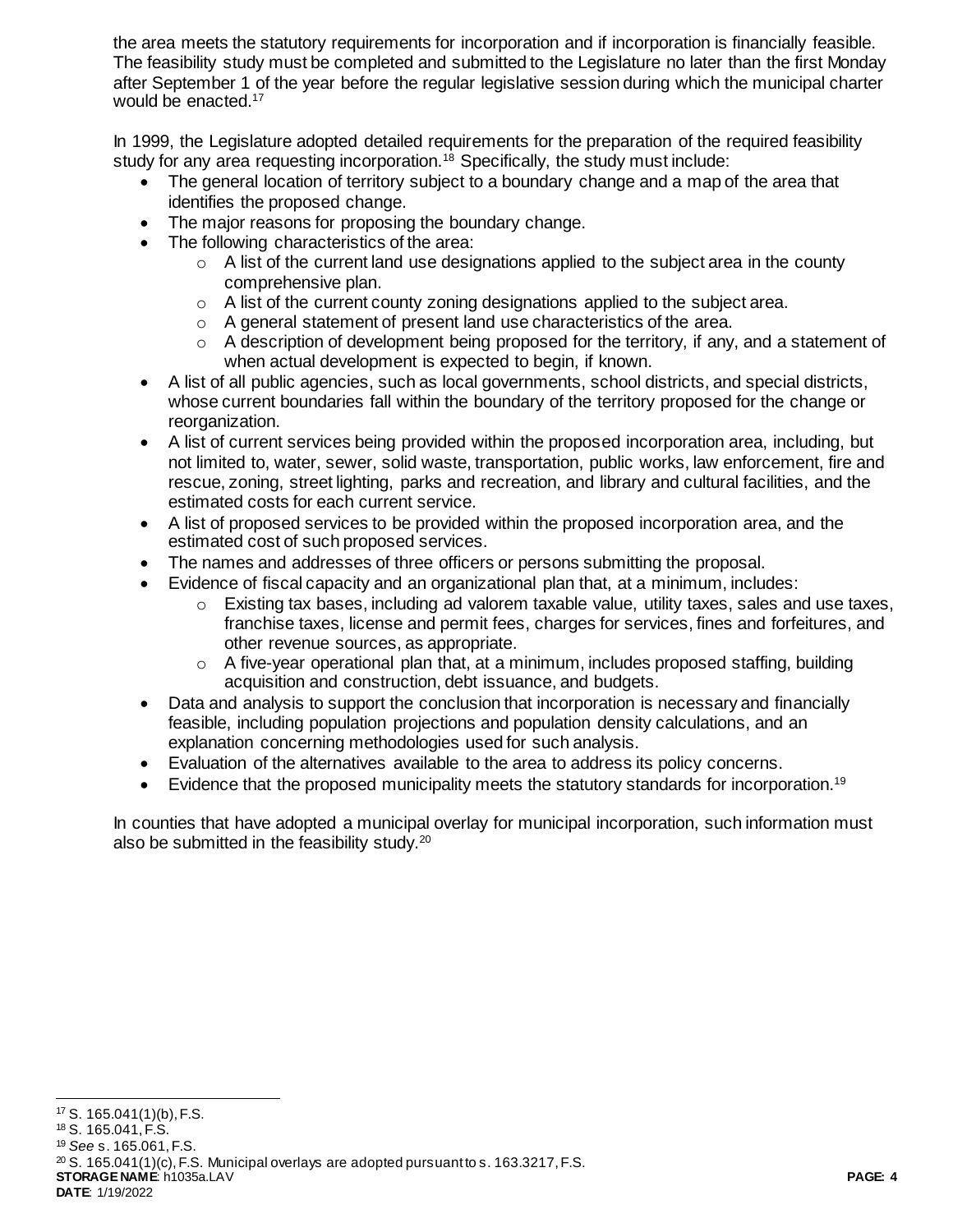## Referenda

A county or municipality may, by enabling ordinance or resolution, submit a referendum on a matter of public importance to the electors of the county or municipality.<sup>21</sup> The enabling ordinance or resolution must contain a ballot summary of no more than 75 words and the title to appear on the ballot. The ballot summary must be printed in clear and unambiguous language such that a "yes" vote will indicate approval of the proposal and a "no" vote will indicate rejection.

# **Effect of Proposed Changes**

The bill changes the deadline to submit a feasibility study for a proposed municipality from the first Monday after September 1 of the year before the regular legislative session during which the municipal charter would be enacted to August 31 of that year.

The bill requires the feasibility study to contain documentation attesting to the accuracy of the property description and map included in the study. The bill provides that acceptable forms of documentation include, but are not limited to:

- A property information report as defined in s. 627.7843(1), F.S.;
- A final drawing, plan, specification, plat, or report prepared by a professional surveyor or mapper licensed and in good standing under ch. 472 and sealed as required by s. 472.025, F.S., or
- A title opinion prepared by a member in good standing of The Florida Bar.

The bill would also require that the feasibility study contain evidence documenting the passage of a non-binding referendum, conducted at a primary or general election, indicating support for the proposed new municipality by at least 60 percent of the electors within the affected area voting in the referendum.

- B. SECTION DIRECTORY:
	- Section 1: Amends s. 165.041, F.S., revising submission deadline for feasibility studies for proposed municipalities and requiring evidence of voter support in a non-binding referendum.
	- Section 2: Provides an effective date of July 1, 2022.

# **II. FISCAL ANALYSIS & ECONOMIC IMPACT STATEMENT**

- A. FISCAL IMPACT ON STATE GOVERNMENT:
	- 1. Revenues:

None.

2. Expenditures:

None.

- B. FISCAL IMPACT ON LOCAL GOVERNMENTS:
	- 1. Revenues:

None.

2. Expenditures:

None.

 $\overline{a}$